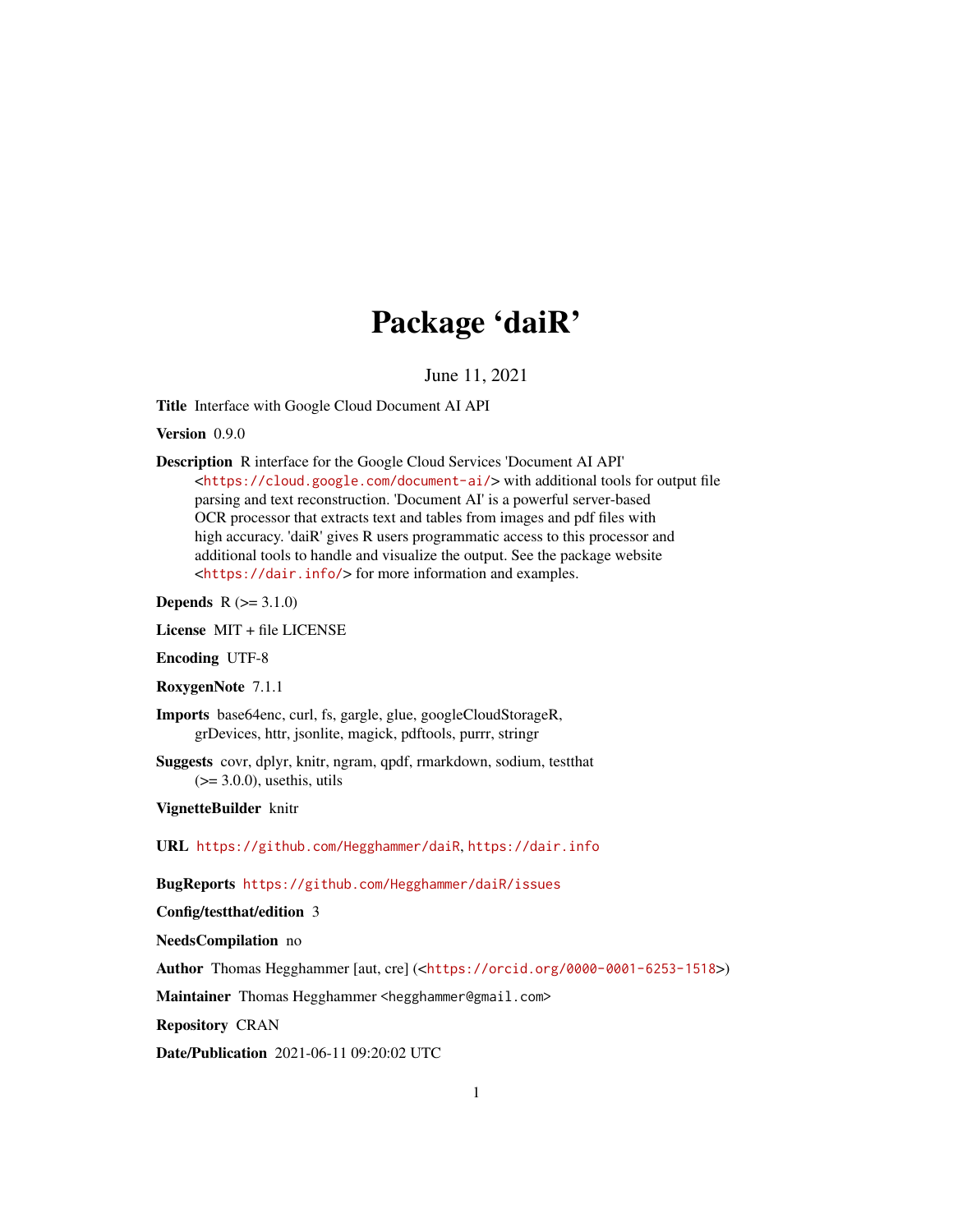# <span id="page-1-0"></span>R topics documented:

|       | 2              |
|-------|----------------|
|       | 3              |
|       | $\overline{3}$ |
|       | $\overline{4}$ |
|       | 6              |
|       | $\overline{7}$ |
|       | 8              |
|       | 9              |
|       | 10             |
|       | 11             |
|       | 12             |
|       | 12             |
|       | 13             |
|       | 14             |
|       | 14             |
|       | 15             |
|       | 16             |
|       | <b>16</b>      |
|       | 17             |
|       | 18             |
|       | 18             |
|       | 19             |
|       | 19             |
|       | <b>20</b>      |
|       | 21             |
|       | 21             |
|       | 22             |
|       | -23            |
|       |                |
| Index | 25             |

.onAttach *Run when daiR is attached*

### Description

Run when daiR is attached

### Usage

.onAttach(libname, pkgname)

### Arguments

| libname | name of library |
|---------|-----------------|
| pkgname | name of package |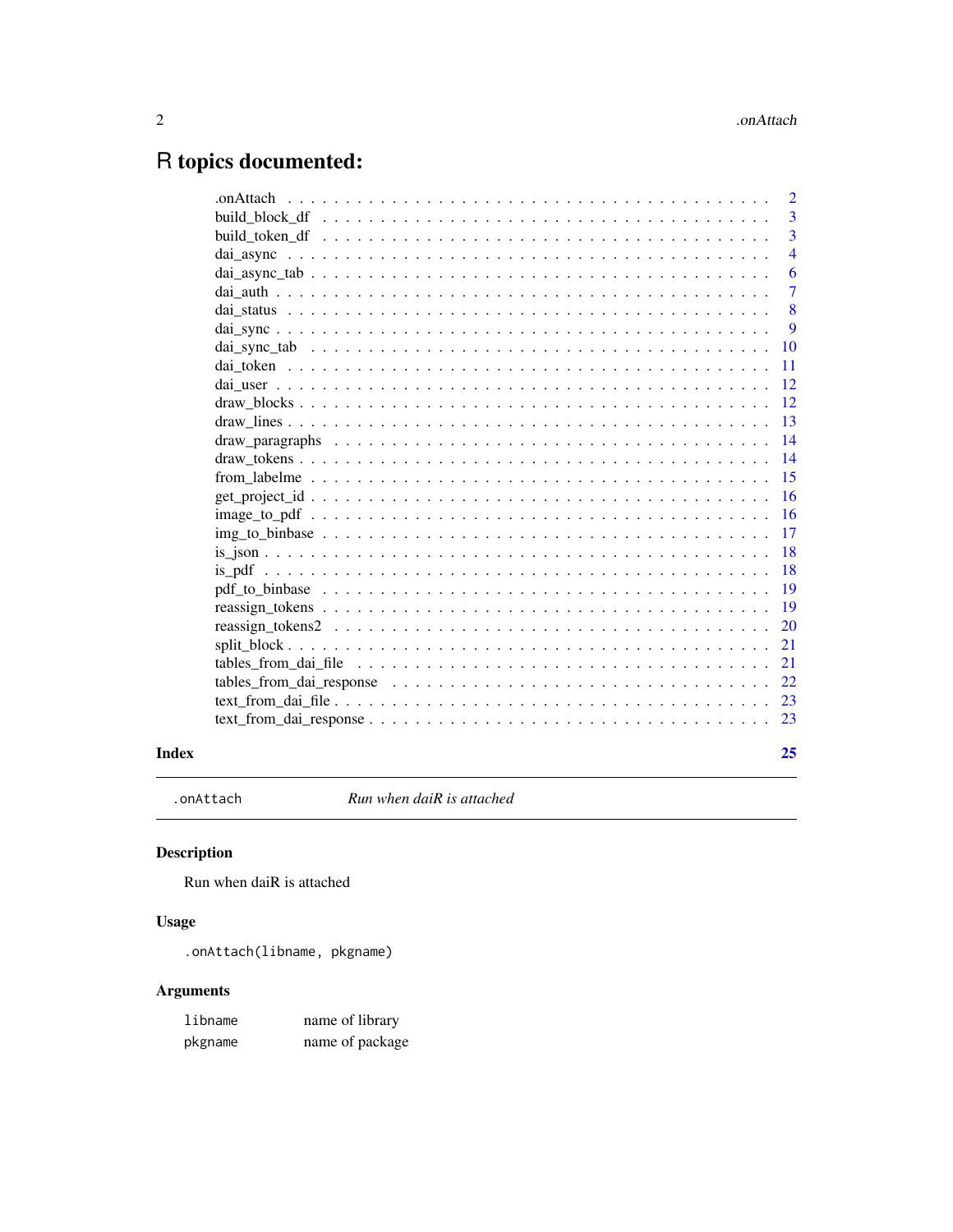<span id="page-2-0"></span>build\_block\_df *Build block dataframe*

#### Description

Creates a dataframe with the block bounding boxes identified by Document AI (DAI) in an asynchronous request. Rows are blocks, in the order DAI proposes to read them. Columns are location variables such as page coordinates and page numbers.

#### Usage

```
build_block_df(json)
```
#### Arguments

json filepath of a JSON file obtained using dai\_async()

#### Details

The location variables are: page number, left boundary, right boundary, top boundary, and bottom boundary.

#### Value

a block data frame

#### Examples

```
## Not run:
block_df <- build_block_df("pdf_output.json")
```
## End(Not run)

build\_token\_df *Build token dataframe*

#### Description

Builds a token dataframe from the text OCRed by Document AI (DAI) in an asynchronous request. Rows are tokens, in the order DAI proposes to read them. Columns are location variables such as page coordinates and block bounding box numbers.

#### Usage

build\_token\_df(json)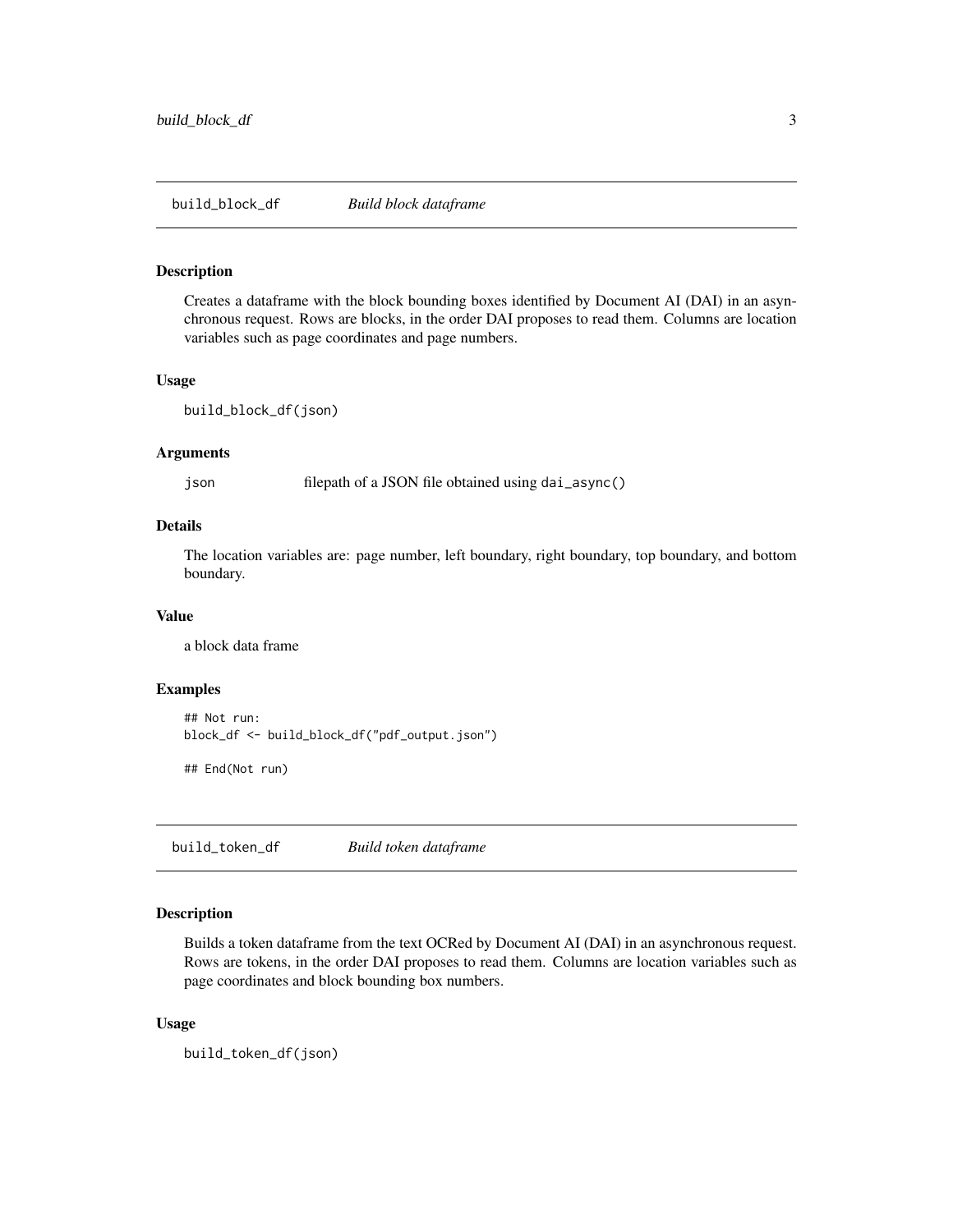#### <span id="page-3-0"></span>Arguments

json filepath of a JSON file obtained using dai\_async()

#### Details

The location variables are: start index, end index, left boundary, right boundary, top boundary, bottom boundary, page number, and block number. Start and end indices refer to character position in the string containing the full text.

#### Value

a token data frame

#### Examples

```
## Not run:
token_df <- build_token_df("pdf_output.json")
```
## End(Not run)

#### dai\_async *OCR documents asynchronously*

#### Description

Sends files from a Google Cloud Services (GCS) Storage bucket to the GCS Document AI v1 API for asynchronous (offline) processing. The output is delivered to the same bucket as JSON files containing the OCRed text and additional data.

#### Usage

```
dai_async(
  files,
  dest_folder = NULL,
 bucket = Sys.getenv("GCS_DEFAULT_BUCKET"),
  proj_id = get\_project_id(),proc_id = Sys.getenv("DAI_PROCESSOR_ID"),
  skip_rev = "true",
 loc = "eu",token = dai_token()
)
```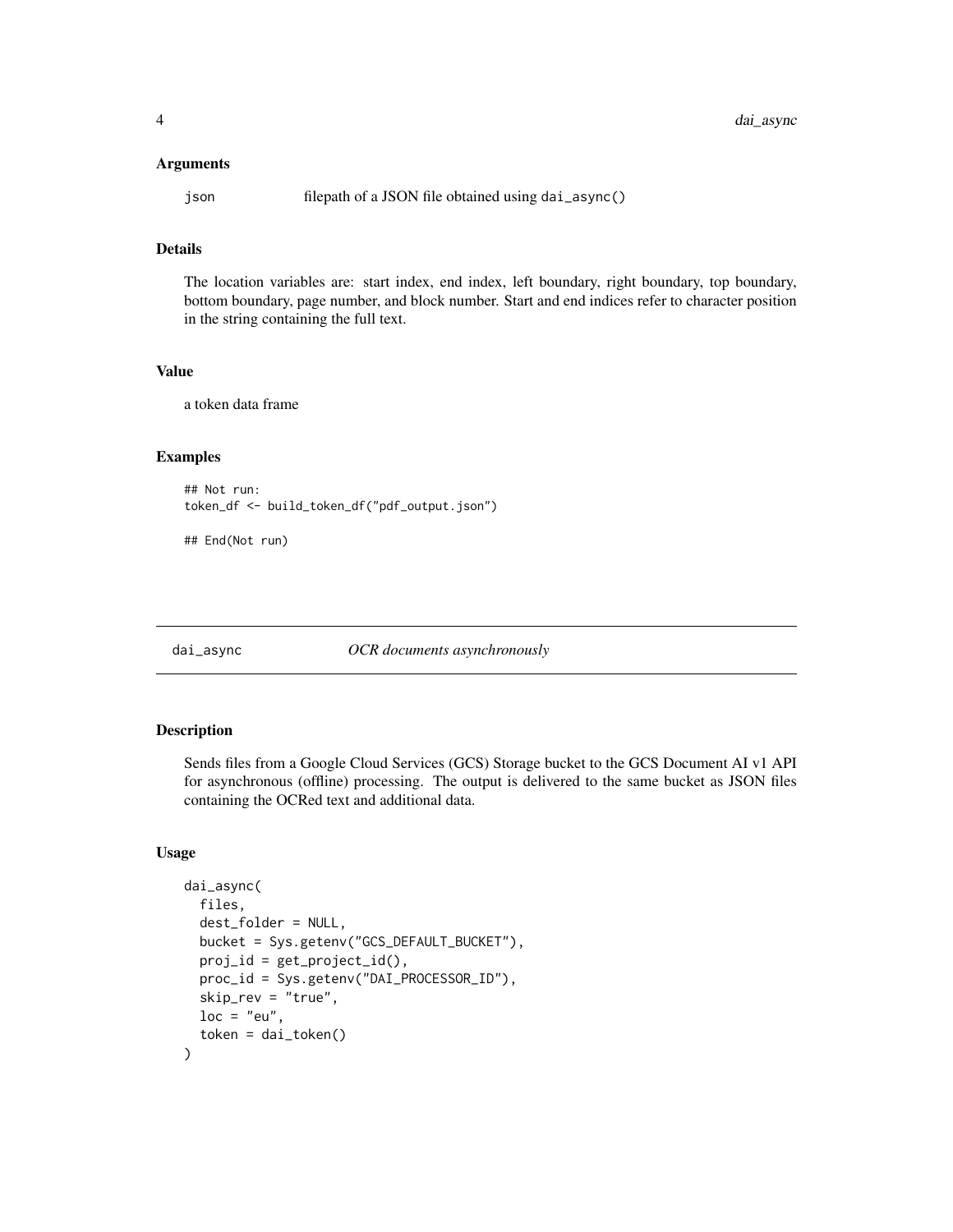#### dai\_async 5

#### Arguments

| files       | a vector or list of pdf filepaths in a GCS Storage bucket Filepaths must include<br>all parent bucket folder(s) except the bucket name |
|-------------|----------------------------------------------------------------------------------------------------------------------------------------|
| dest_folder | the name of the GCS Storage bucket subfolder where you want the json output                                                            |
| bucket      | the name of the GCS Storage bucket where the files to be processed are located                                                         |
| proj_id     | a GCS project id                                                                                                                       |
| proc_id     | a Document AI processor id                                                                                                             |
| skip_rev    | whether to skip human review; "true" or "false"                                                                                        |
| loc         | a two-letter region code; "eu" or "us"                                                                                                 |
| token       | an access token generated by dai_auth() or another auth function                                                                       |

#### Details

Requires a GCS access token and some configuration of the .Renviron file; see package vignettes for details. Currently, a dai\_async() call can contain a maximum of 50 files (but a multi-page pdf counts as one file). You can not have more than 5 batch requests and 10,000 pages undergoing processing at any one time. Maximum pdf document length is 2,000 pages. With long pdf documents, Document AI divides the JSON output into separate files ('shards') of 20 pages each. If you want longer shards, use dai\_tab\_async(), which accesses another API endpoint that allows for shards of up to 100 pages.

#### Value

A list of HTTP responses

#### Examples

```
## Not run:
# with daiR configured on your system, several parameters are automatically provided,
# and you can pass simple calls, such as:
dai_async("my_document.pdf")
# NB: Include all parent bucket folders (but not the bucket name) in the filepath:
dai_async("for_processing/pdfs/my_document.pdf")
# Bulk process by passing a vector of filepaths in the files argument:
dai_async(my_files)
# Specify a bucket subfolder for the json output:
dai_async(my_files, dest_folder = "processed")
```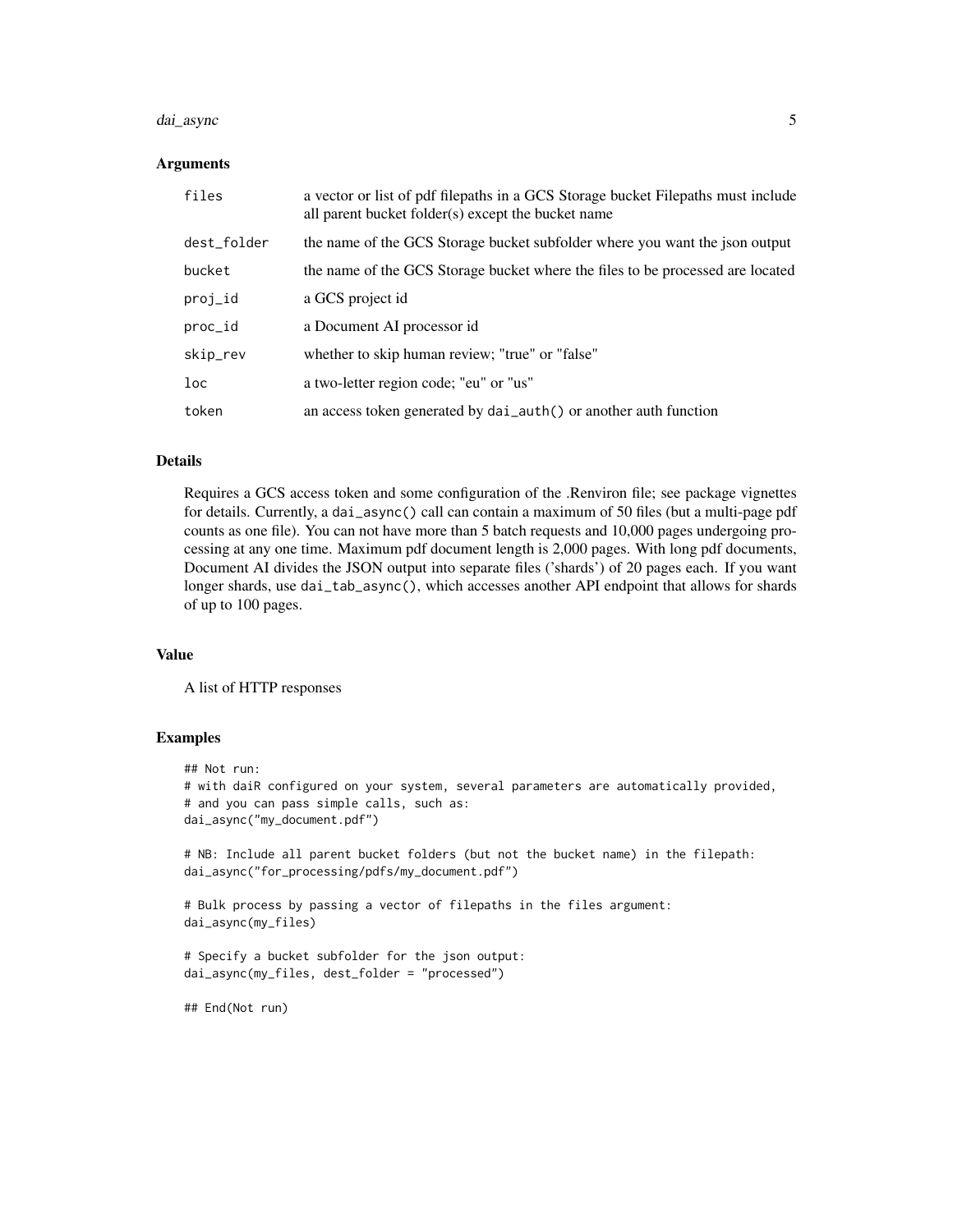Sends files from a Google Cloud Services (GCS) Storage bucket to the GCS Document AI v1beta2 API for asynchronous (offline) processing. The output is delivered to the same bucket as JSON files containing the OCRed text and additional information, including table-related data.

#### Usage

```
dai_async_tab(
  files,
  filetype = "pdf",
  dest_folder = NULL,
 bucket = Sys.getenv("GCS_DEFAULT_BUCKET"),
 proj_id = get\_project_id(),loc = "eu",token = dai\_token(),
  pps = 100
)
```
#### Arguments

| files           | A vector or list of pdf filepaths in a GCS Storage bucket. Filepaths must include<br>all parent bucket folder(s) except the bucket name.                                       |
|-----------------|--------------------------------------------------------------------------------------------------------------------------------------------------------------------------------|
| filetype        | Either "pdf", "gif", or "tiff". If files is a vector, all elements must be of the<br>same type.                                                                                |
| dest_folder     | The name of the bucket subfolder where you want the JSON output.                                                                                                               |
| bucket          | The name of the GCS Storage bucket. Not necessary if you have set a default<br>bucket as a .Renviron variable named GCS_DEFAULT_BUCKET as described in the<br>package vignette |
| proj_id         | a GCS project id                                                                                                                                                               |
| 1 <sub>oc</sub> | a two-letter region code ("eu" or "us")                                                                                                                                        |
| token           | an access token generated by dai_auth() or another auth function.                                                                                                              |
| pps             | an integer from 1 to 100 for the desired number of pages per shard in the JSON<br>output                                                                                       |

#### Details

This function accesses a different API endpoint than the main dai\_async() function, one that has less language support, but returns table data in addition to parsed text (which dai\_async() currently does not). This function may be deprecated if/when the v1 API endpoint incorporates table extraction. Use of this service requires a GCS access token and some configuration of the .Renviron file; see vignettes for details. Note that this API endpoint does not require a Document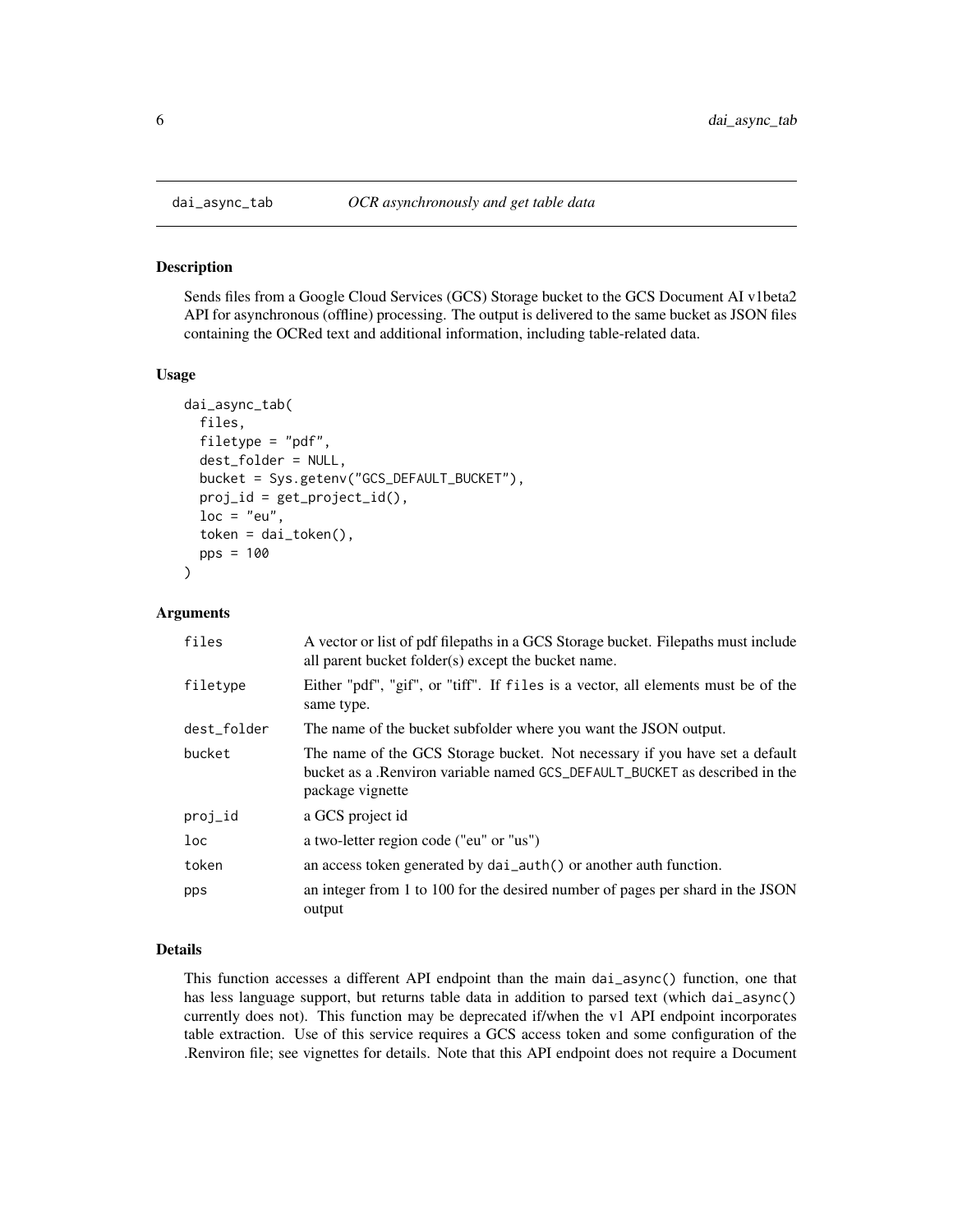#### <span id="page-6-0"></span>dai\_auth 7 and 7 and 7 and 7 and 7 and 7 and 7 and 7 and 7 and 7 and 7 and 7 and 7 and 7 and 7 and 7 and 7 and 7 and 7 and 7 and 7 and 7 and 7 and 7 and 7 and 7 and 7 and 7 and 7 and 7 and 7 and 7 and 7 and 7 and 7 and 7 a

AI processor id. Maximum pdf document length is 2,000 pages, and the maximum number of pages in active processing is 10,000. Also note that this function does not provide 'true' batch processing; instead it successively submits single requests at 10-second intervals.

#### Value

A list of HTTP responses

#### Examples

```
## Not run:
# with daiR configured on your system, several parameters are automatically provided,
# and you can pass simple calls, such as:
dai_async_tab("my_document.pdf")
# NB: Include all parent bucket folders (but not the bucket name) in the filepath:
dai_async_tab("for_processing/pdfs/my_document.pdf")
# Bulk process by passing a vector of filepaths in the files argument:
dai_async_tab(my_files)
# Specify a bucket subfolder for the json output:
dai_async_tab(my_files, dest_folder = "processed")
## End(Not run)
```
dai\_auth *Check authentication*

#### Description

Checks whether the user can obtain an access token for Google Cloud Services (GCS) using a service account key stored on file.

#### Usage

```
dai_auth(
  path = Sys.getenv("GCS_AUTH_FILE"),
  scopes = "https://www.googleapis.com/auth/cloud-platform"
)
```
#### Arguments

| path   | path to a JSON file with a service account key |
|--------|------------------------------------------------|
| scopes | GCS auth scopes for the token                  |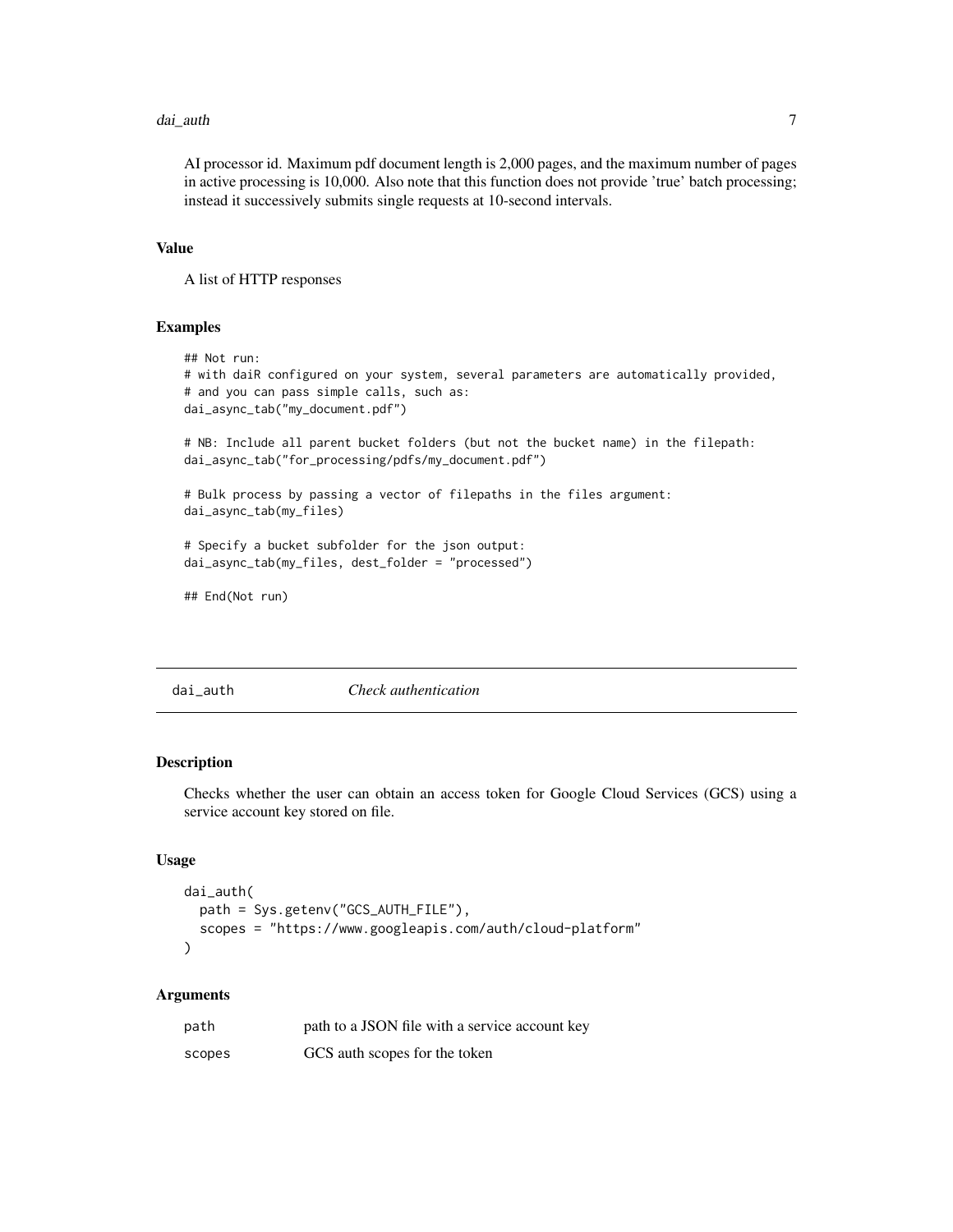#### <span id="page-7-0"></span>Details

daiR takes a very parsimonious approach to authentication, with the native auth functions only supporting service account files. Those who prefer other authentication methods can pass those directly to the token parameter in the various functions that call the Document AI API.

#### Value

no return value, called for side effects

#### Examples

## Not run: dai\_auth()

## End(Not run)

dai\_status *Check job status*

#### Description

Queries the Google Cloud Services (GCS) Document AI v1 API about the status of a previously submitted asynchronous job.

#### Usage

dai\_status(response, loc = "eu", token = dai\_token(), verbose = FALSE)

#### Arguments

| response | a HTTP response object generated by dai_async()                          |
|----------|--------------------------------------------------------------------------|
| loc      | A two-letter region code; "eu" or "us"                                   |
| token    | An authentication token generated by dai_auth() or another auth function |
| verbose  | Whether to output the full response; boolean                             |

#### Value

If verbose was set to TRUE, a HTTP response object. If verbose was set to FALSE, a string summarizing the status.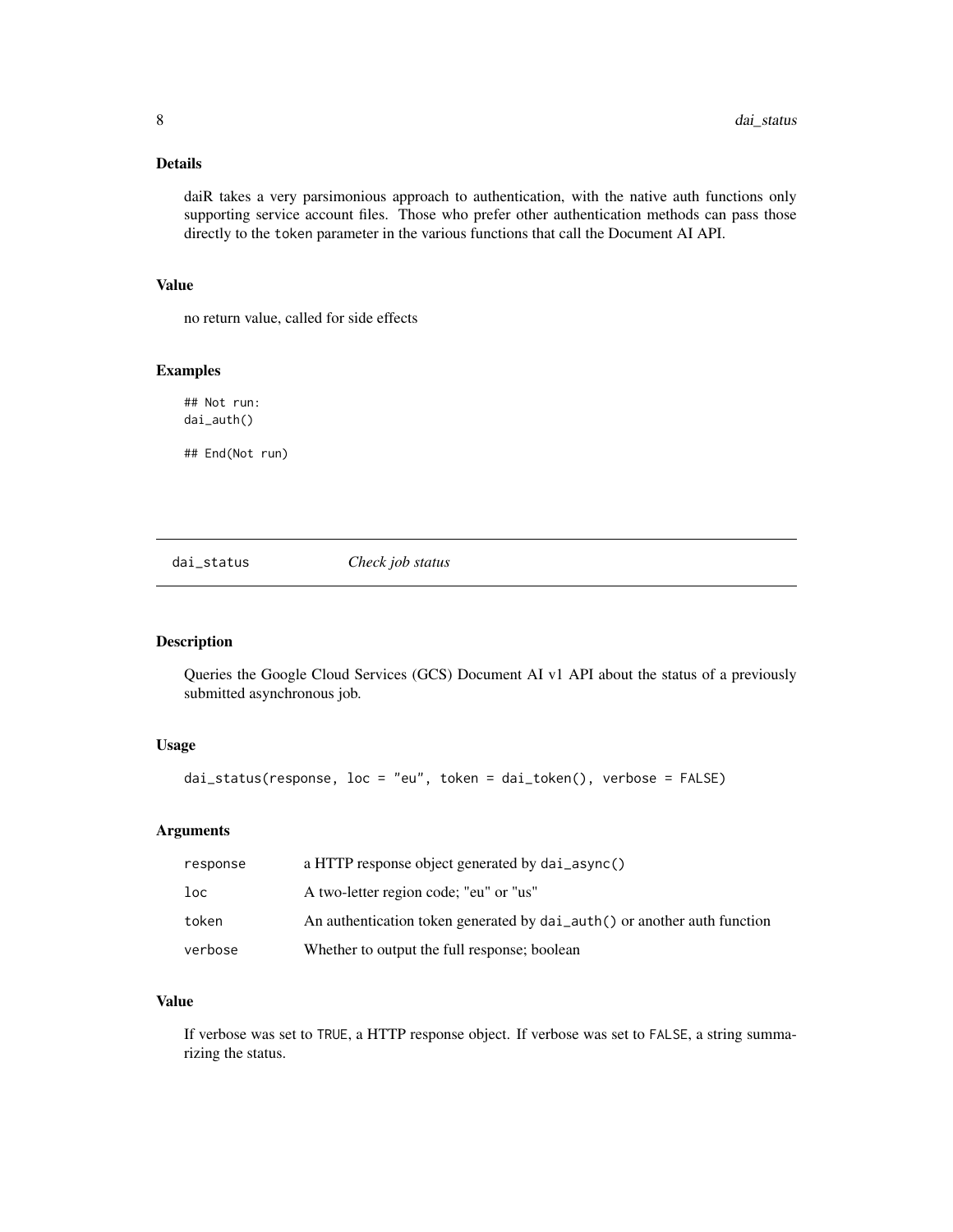#### <span id="page-8-0"></span>dai\_sync 9

#### Examples

```
## Not run:
# Short status message:
response <- dai_async(myfiles)
dai_status(response)
# Full status details:
response <- dai_async(myfiles)
status <- dai_status(response, verbose = TRUE)
## End(Not run)
```
#### dai\_sync *OCR document synchronously*

#### Description

Sends a single document to the Google Cloud Services (GCS) Document AI v1 API for synchronous (immediate) processing. Returns a HTTP response object containing the OCRed text and additional data.

#### Usage

```
dai_sync(
  file,
  proj_id = get\_project_id(),proc_id = Sys.getenv("DAI_PROCESSOR_ID"),
  skip_rev = "true",
  loc = "eu",token = dai_token()
)
```
#### Arguments

| file     | path to a single-page pdf or image file                                   |
|----------|---------------------------------------------------------------------------|
| proj_id  | a GCS project id.                                                         |
| proc_id  | a Document AI processor id                                                |
| skip_rev | whether to skip human review; "true" or "false".                          |
| loc      | a two-letter region code; "eu" or "us".                                   |
| token    | an authentication token generated by dai_auth() or another auth function. |

#### Details

Requires a GCS access token and some configuration of the .Renviron file; see package vignettes for details.Input files can be in either .pdf, .bmp, .gif, .jpeg, .jpg, .png, or .tiff format. PDF files can be up to five pages long. Extract the text from the response object with text\_from\_dai\_response(). Inspect the entire response object with httr::content().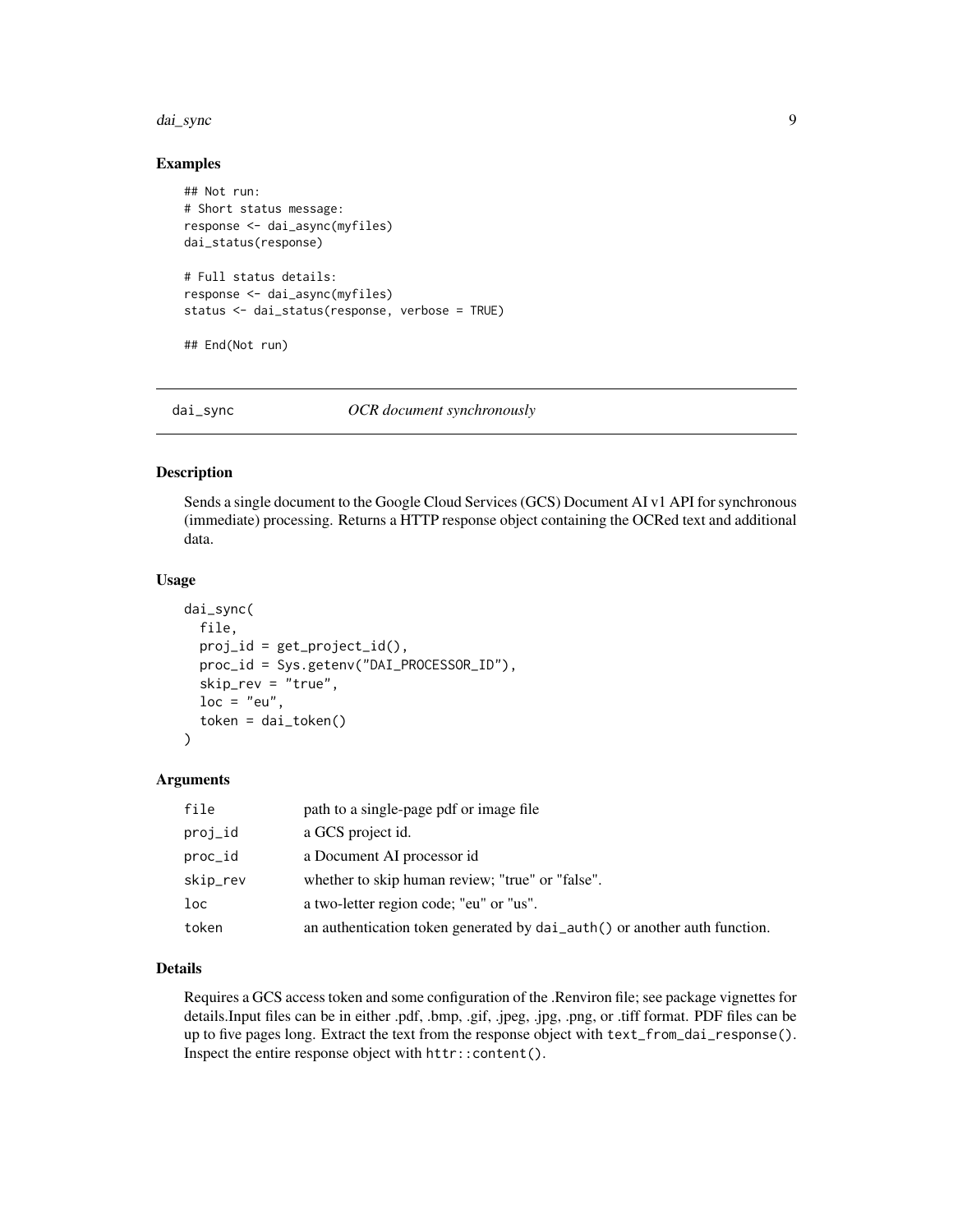#### <span id="page-9-0"></span>Value

a HTTP response object

#### Examples

```
## Not run:
response <- dai_sync("doc_page.pdf")
my_page_scan <- "001.png"
response <- dai_sync(my_page_scan)
## End(Not run)
```
dai\_sync\_tab *OCR synchronously and get table data*

#### Description

Sends a single document to the Google Cloud Services (GCS) Document AI v1beta2 API for synchronous (immediate) processing. Returns a response object containing the OCRed text and additional information, including table-related data.

#### Usage

```
dai_sync_tab(file, proj_id = get_project_id(), loc = "eu", token = dai_token())
```
#### Arguments

| file    | path to a single pdf or image file                                |
|---------|-------------------------------------------------------------------|
| proj_id | a GCS project id                                                  |
| loc     | a two-letter region code ("eu" or "us")                           |
| token   | An access token generated by dai_auth() or another auth function. |

#### Details

This function accesses a different API endpoint than the main dai\_sync() function, one that has less language support, but returns table data in addition to parsed text (which dai\_sync() currently does not). This function may be deprecated if/when the v1 endpoint incorporates table extraction. Use of this service requires a GCS access token and some configuration of the .Renviron file; see vignettes for details. Input files can be in either .pdf, .bmp, .gif, .jpeg, .jpg, .png, or .tiff format. PDFs can be up to five pages long. Extract the text from the response object with text\_from\_dai\_response(). Inspect the entire response object with httr::content().

#### Value

a HTTP response object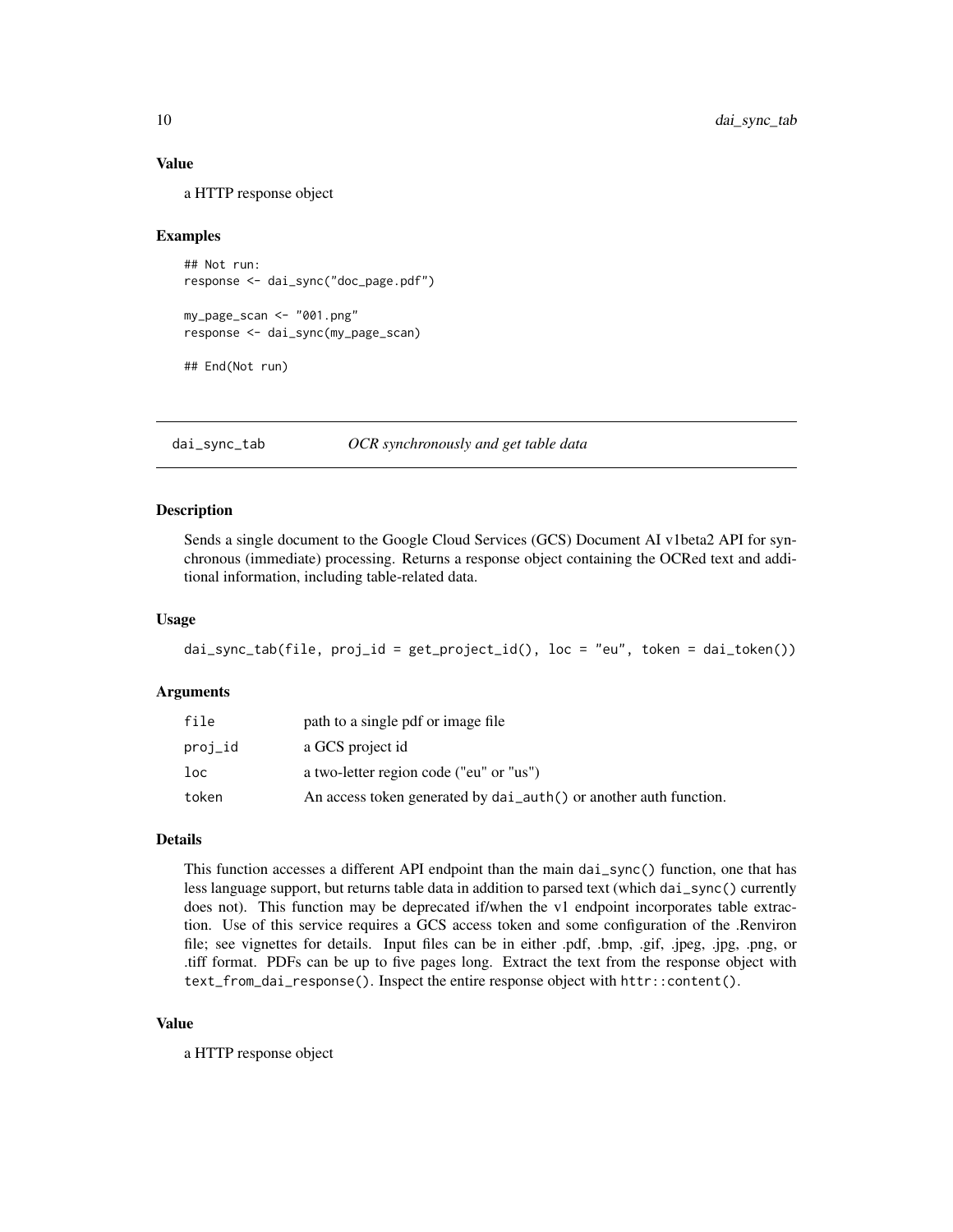#### <span id="page-10-0"></span>dai\_token 11

#### Examples

```
## Not run:
response <- dai_sync("doc_page.pdf")
my_page_scan <- "001.png"
response <- dai_sync(my_page_scan)
## End(Not run)
```
#### dai\_token *Produce access token*

#### Description

Produces an access token for Google Cloud Services (GCS)

#### Usage

```
dai_token(
 path = Sys.getenv("GCS_AUTH_FILE"),
 scopes = "https://www.googleapis.com/auth/cloud-platform"
)
```
#### Arguments

| path   | path to a JSON file with a service account key |
|--------|------------------------------------------------|
| scopes | GCS auth scopes for the token                  |

#### Value

a GCS access token object (if credentials are valid) or a message (if not).

#### Examples

```
## Not run:
token <- dai_token()
```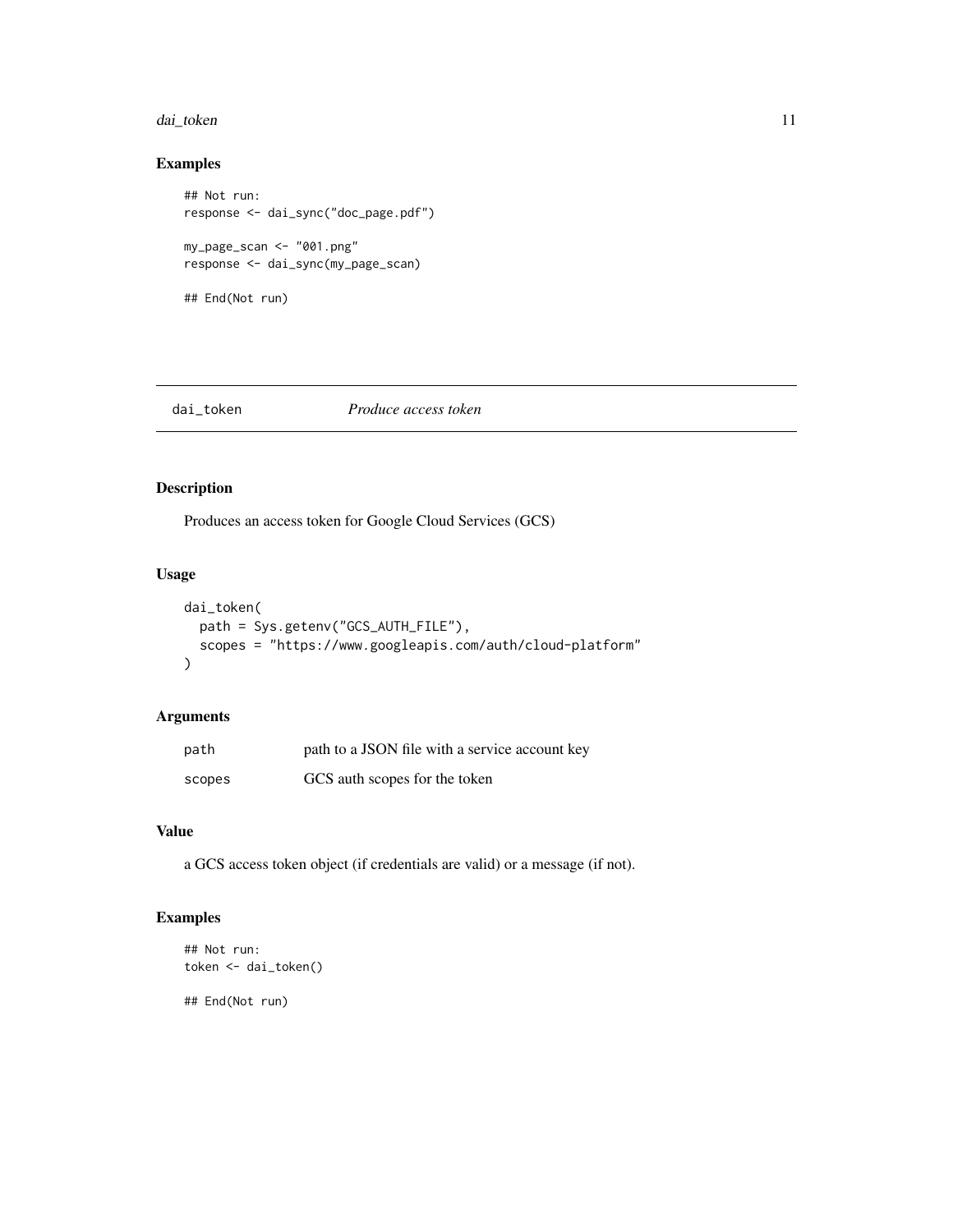<span id="page-11-0"></span>

Fetches the Google Cloud Services (GCS) user information associated with a service account key.

#### Usage

dai\_user()

#### Value

a list of user information elements

#### Examples

## Not run: dai\_user()

## End(Not run)

draw\_blocks *Inspect block bounding boxes*

#### Description

Plots the block bounding boxes identified by Document AI (DAI) onto images of the submitted document. Generates an annotated .png file for each page in the original document.

#### Usage

draw\_blocks(json, dir = getwd())

#### Arguments

| json | filepath of a JSON file obtained using dai_async() |
|------|----------------------------------------------------|
| dir  | path to the desired output directory               |

#### Details

Not vectorized, but documents can be multi-page.

#### Value

no return value, called for side effects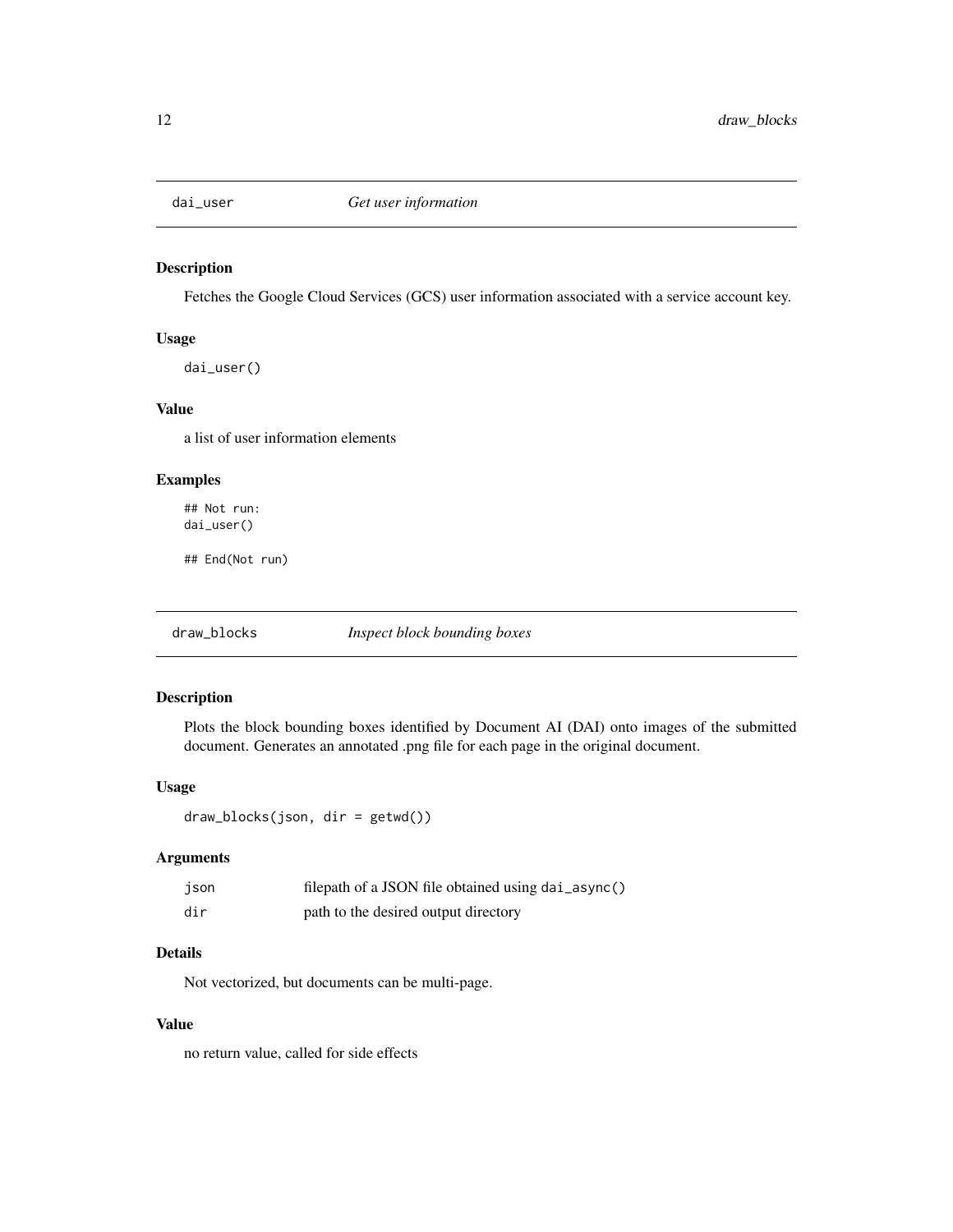#### <span id="page-12-0"></span>draw\_lines 13

#### Examples

```
## Not run:
draw_blocks("pdf_output.json", dir = tempdir())
## End(Not run)
```
draw\_lines *Inspect line bounding boxes*

#### Description

Plots the line bounding boxes identified by Document AI (DAI) onto images of the submitted document. Generates an annotated .png file for each page in the original document.

#### Usage

draw\_lines(json, dir = getwd())

#### Arguments

| json | filepath of a JSON file obtained using dai_async() |
|------|----------------------------------------------------|
| dir  | path to the desired output directory.              |

#### Details

Not vectorized, but documents can be multi-page.

#### Value

no return value, called for side effects

#### Examples

```
## Not run:
draw_lines("pdf_output.json", dir = tempdir())
```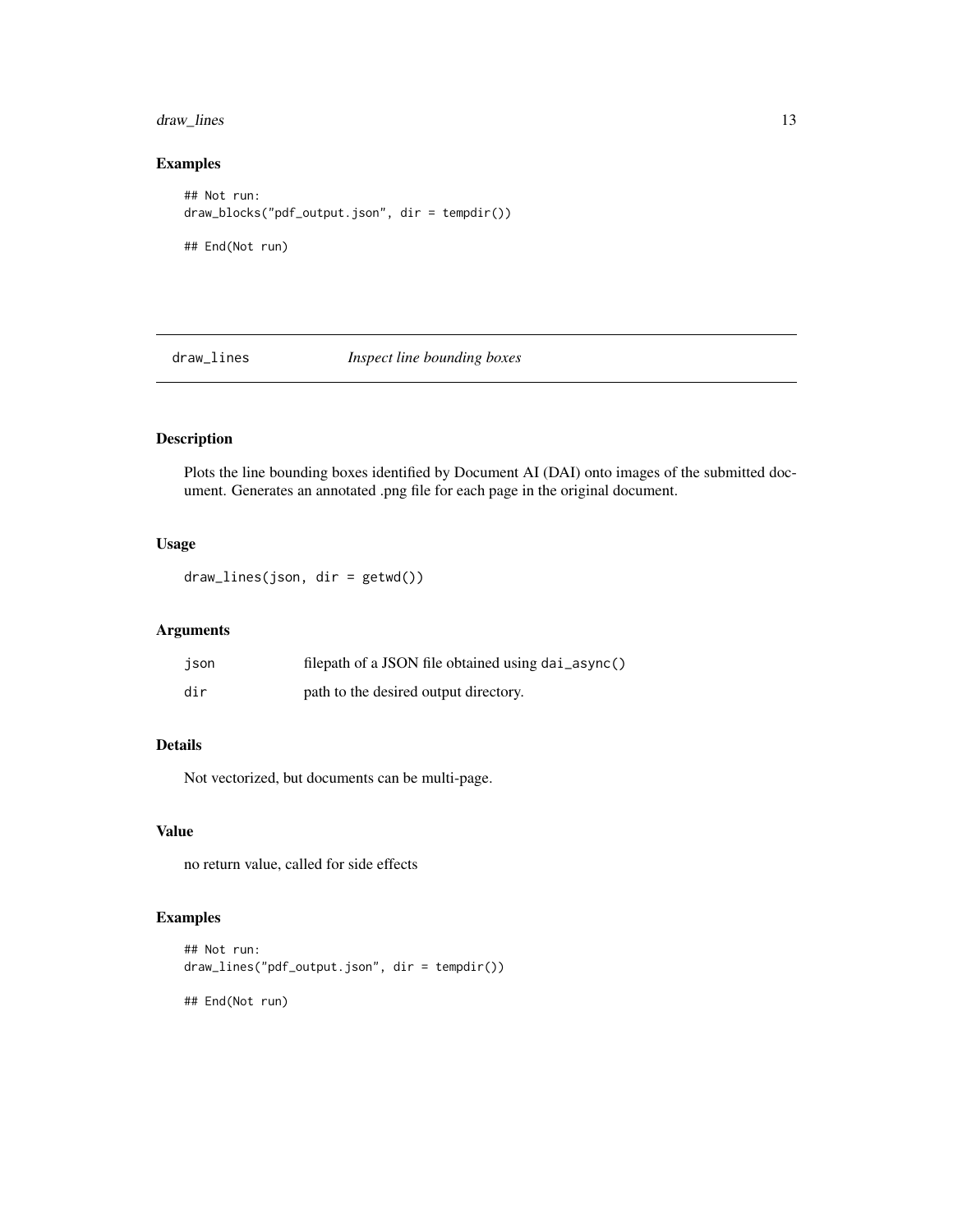<span id="page-13-0"></span>

Plots the paragraph bounding boxes identified by Document AI (DAI) onto images of the submitted document. Generates an annotated .png file for each page in the original document.

#### Usage

```
draw_paragraphs(json, dir = getwd())
```
#### Arguments

| json | filepath of a JSON file obtained using dai_async() |
|------|----------------------------------------------------|
| dir  | path to the desired output directory.              |

#### Details

Not vectorized, but documents can be multi-page.

#### Value

no return value, called for side effects

#### Examples

```
## Not run:
draw_paragraphs("pdf_output.json", dir = tempdir())
```
## End(Not run)

draw\_tokens *Inspect token bounding boxes*

#### Description

Plots the token (i.e., word) bounding boxes identified by Document AI (DAI) onto images of the submitted document. Generates an annotated .png file for each page in the original document.

#### Usage

```
draw_tokens(json, dir = getwd())
```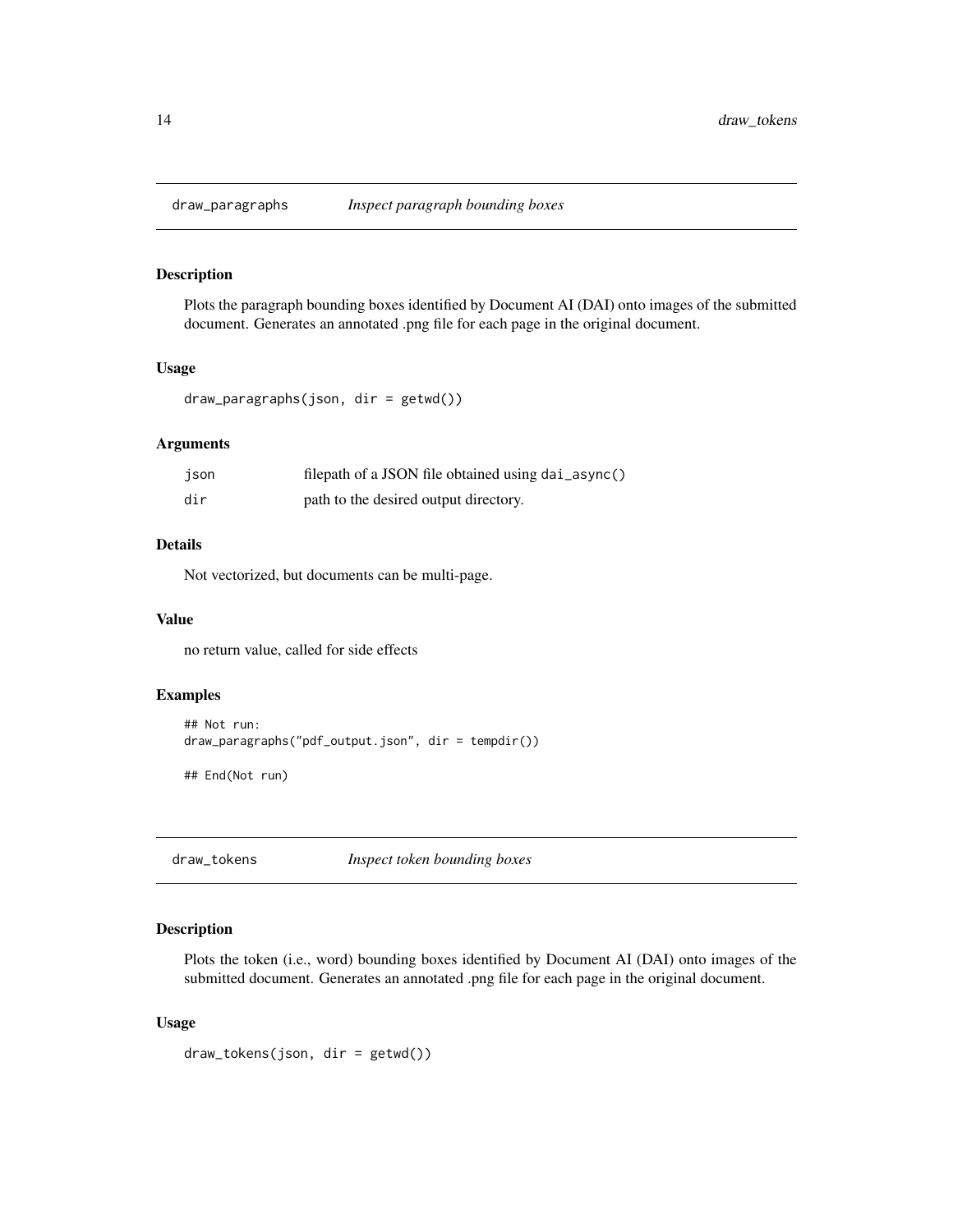#### <span id="page-14-0"></span>from\_labelme 15

#### Arguments

| json | filepath of a JSON file obtained using dai_async() |
|------|----------------------------------------------------|
| dir  | path to the desired output directory.              |

#### Details

Not vectorized, but documents can be multi-page.

#### Value

no return value, called for side effects

#### Examples

```
## Not run:
draw_tokens("pdf_output.json", dir = tempdir())
```
## End(Not run)

from\_labelme *Extract block coordinates from labelme files*

#### Description

This is a specialized function for use in connection with text reordering. It takes the output from the image annotation tool 'Labelme' <https://github.com/wkentaro/labelme> and turns it into a one-row data frame compatible with other 'daiR' functions for text reordering such as reassign\_tokens2(). See package vignette on text reconstruction for details.

#### Usage

from\_labelme(json, page = 1)

#### Arguments

| json | a json file generated by 'Labelme' |
|------|------------------------------------|
| page | the number of the annotated page   |

#### Value

a data frame with location coordinates for the rectangle marked in 'Labelme'.

#### Examples

```
## Not run:
new_block <- from_labelme("document1_blocks.json")
new_block <- from_labelme("document5_blocks.json", 5)
```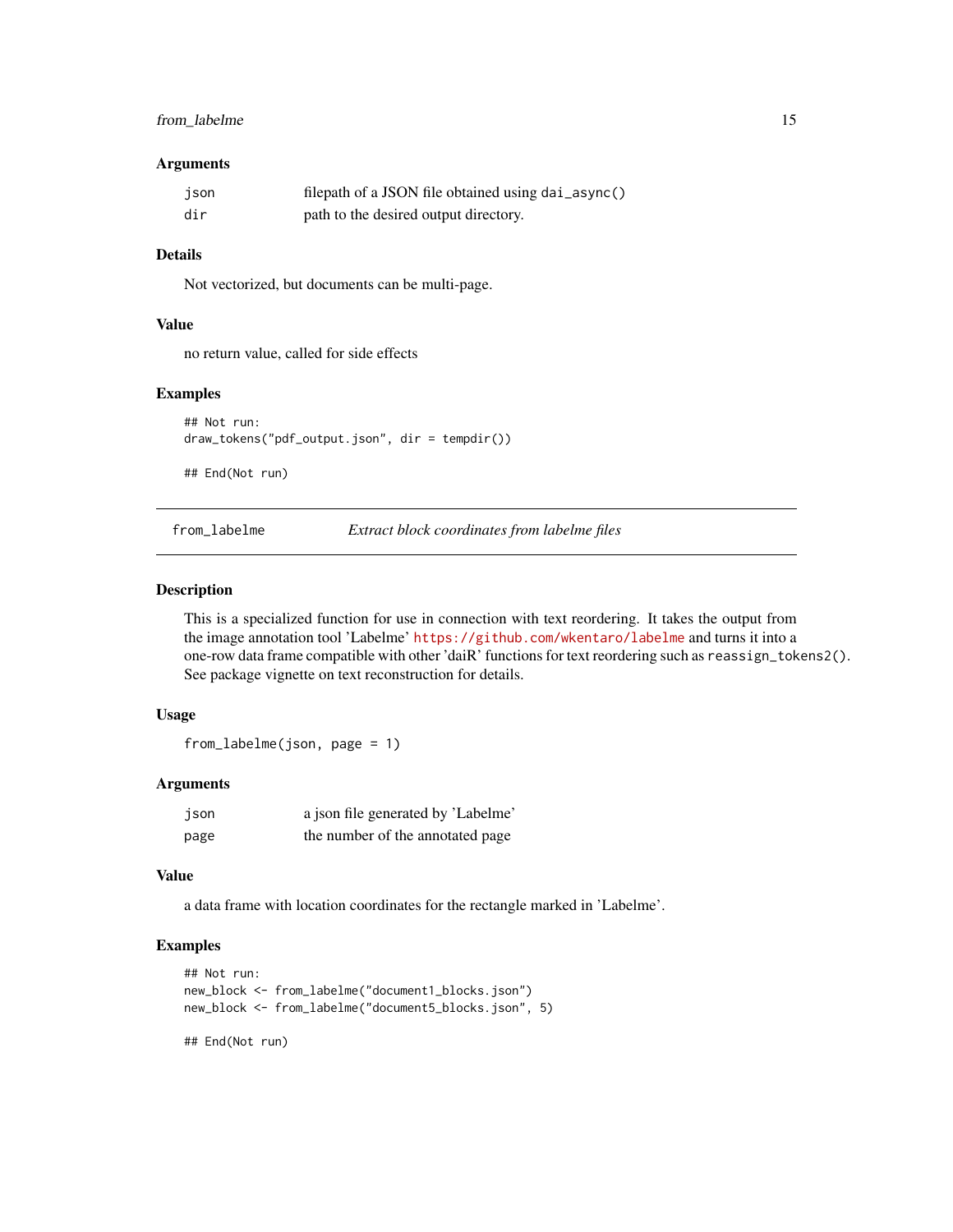<span id="page-15-0"></span>get\_project\_id *Get project id*

#### Description

Fetches the Google Cloud Services (GCS) project id associated with a service account key.

#### Usage

```
get_project_id(path = Sys.getenv("GCS_AUTH_FILE"))
```
#### Arguments

path path to the JSON file with your service account key

#### Value

a string with a GCS project id

#### Examples

```
## Not run:
project_id <- get_project_id()
```
## End(Not run)

image\_to\_pdf *Convert images to PDF*

#### Description

This helper function converts a vector of images to a single PDF.

#### Usage

```
image_to_pdf(files, pdf_name)
```
#### Arguments

| files    | a vector of image files               |
|----------|---------------------------------------|
| pdf_name | a string with the name of the new PDF |

#### Details

Combines any number of image files of almost any type to a single PDF. The vector can consist of different image file types. See the 'Magick' package documentation [https://cran.r-project.](https://cran.r-project.org/package=magick) [org/package=magick](https://cran.r-project.org/package=magick) for details on supported file types. Note that on Linux, ImageMagick may not allow conversion to pdf for security reasons.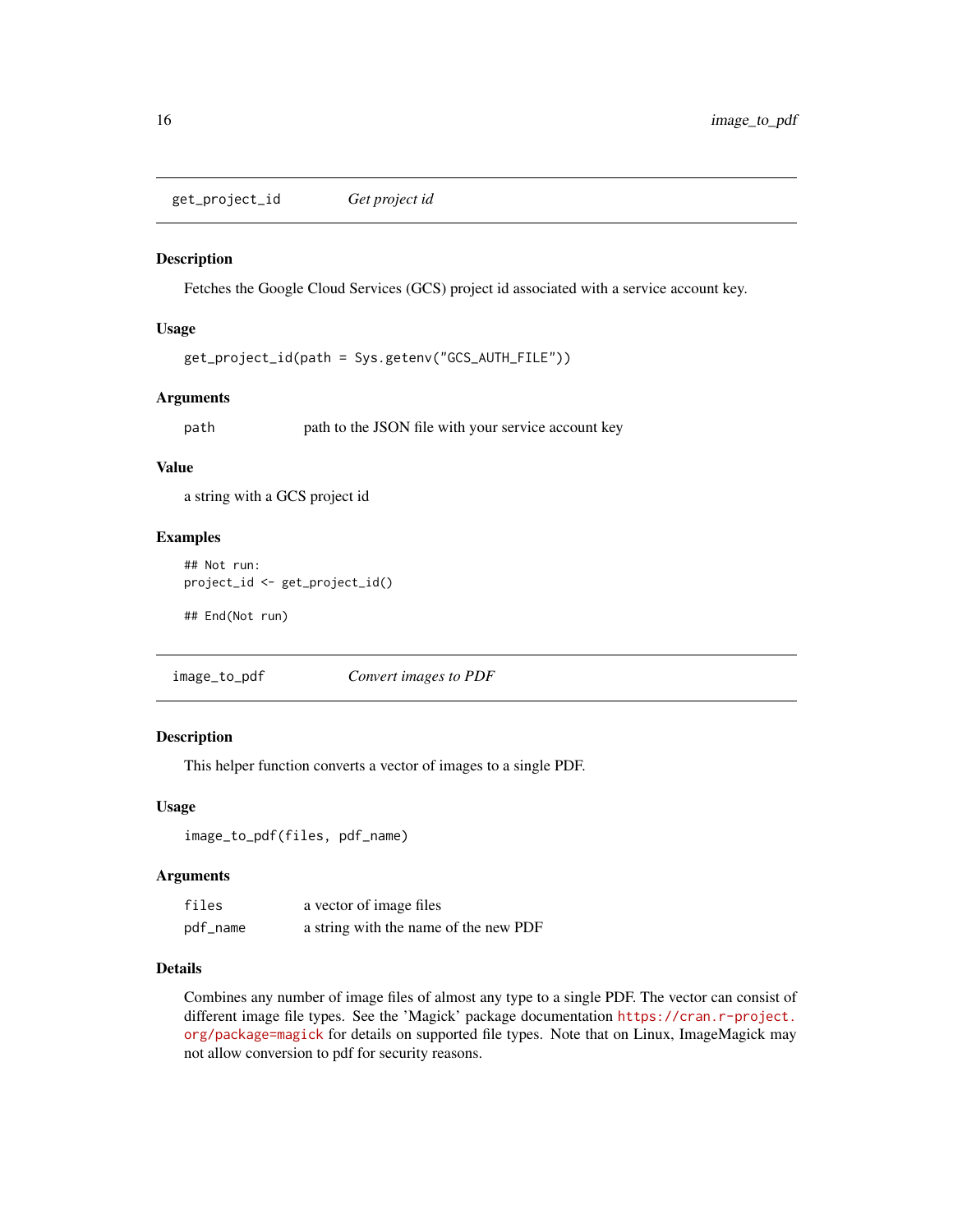<span id="page-16-0"></span>img\_to\_binbase 17

#### Value

no return value, called for side effects

#### Examples

```
## Not run:
# Single file
new_pdf <- file.path(tempdir(), "document.pdf")
image_to_pdf("document.jpg", new_pdf)
# A vector of image files:
image_to_pdf(images)
```
## End(Not run)

img\_to\_binbase *Image to base64 tiff*

#### Description

Converts an image file to a base64-encoded binary .tiff file.

#### Usage

img\_to\_binbase(file)

#### Arguments

file path to an image file

#### Value

a base64-encoded string

#### Examples

```
## Not run:
img_encoded <- pdf_to_binbase("image.png")
```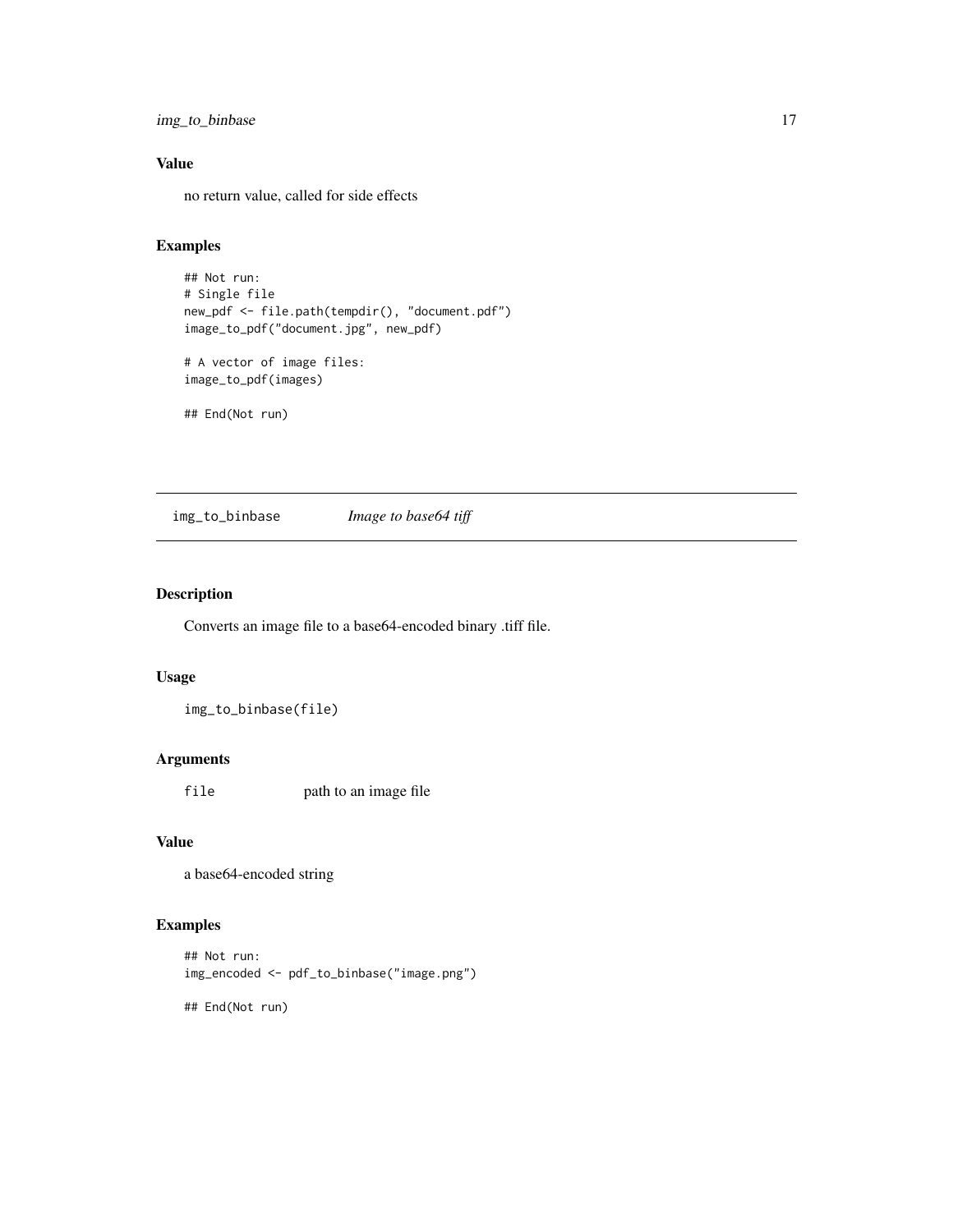<span id="page-17-0"></span>

Checks whether a file is a JSON file.

#### Usage

is\_json(file)

#### Arguments

file a filepath

#### Value

a boolean

#### Examples

## Not run: is\_json("file.json")

## End(Not run)

#### is\_pdf *Check that a file is PDF*

#### Description

Checks whether a file is a PDF file.

#### Usage

is\_pdf(file)

#### Arguments

file a filepath

#### Value

a boolean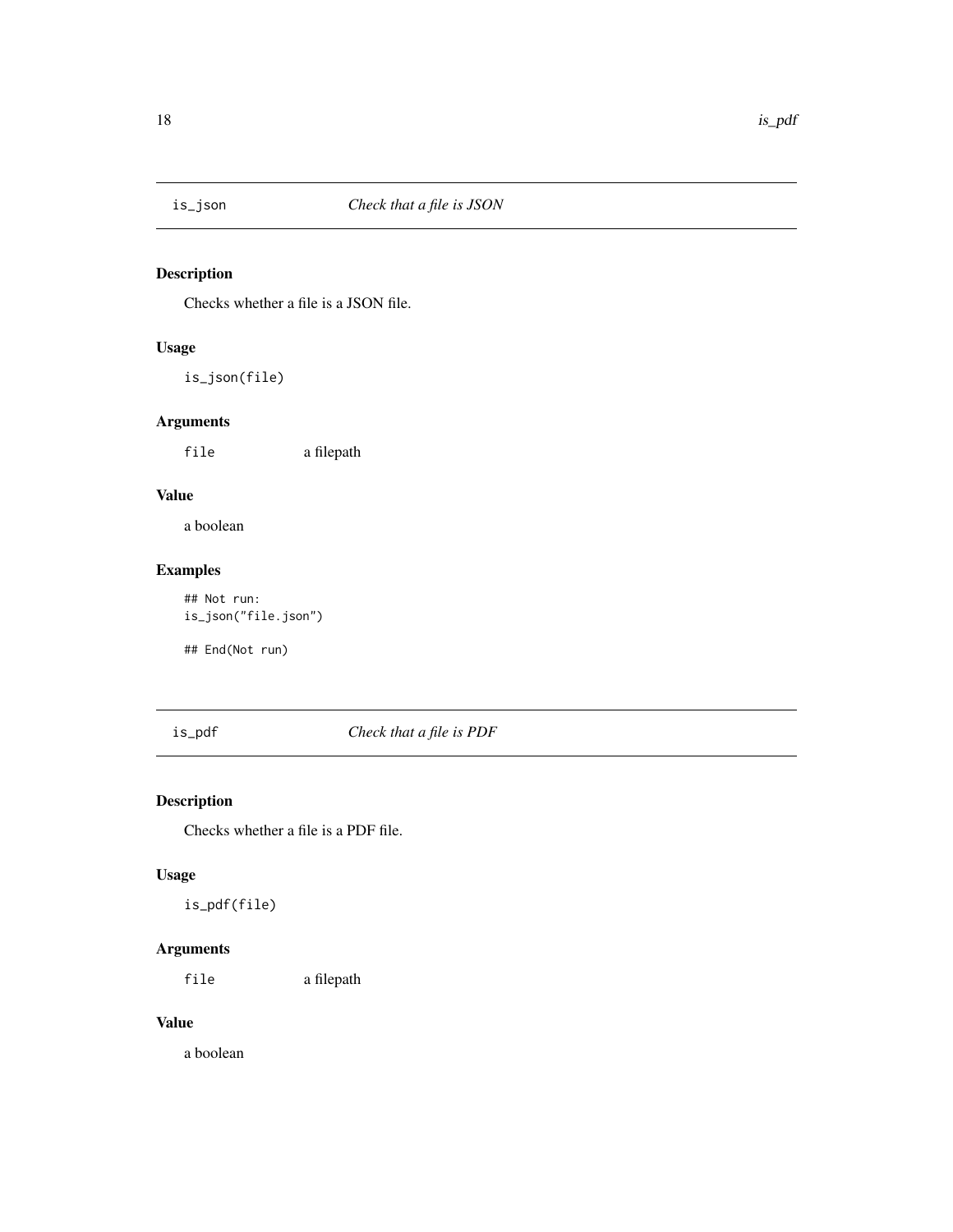<span id="page-18-0"></span>pdf\_to\_binbase 19

#### Examples

## Not run: is\_pdf("document.pdf")

## End(Not run)

pdf\_to\_binbase *PDF to base64 tiff*

#### Description

Converts a PDF file to a base64-encoded binary .tiff file.

#### Usage

pdf\_to\_binbase(file)

#### Arguments

file path to a single-page pdf file

#### Value

a base64-encoded string

#### Examples

```
## Not run:
doc_encoded <- pdf_to_binbase("document.pdf")
```
## End(Not run)

reassign\_tokens *Assign tokens to new blocks*

#### Description

This is a specialized function for use in connection with text reordering. It modifies a token dataframe by assigning new block bounding box values to a subset of tokens based on prior modifications made to a block dataframe.

#### Usage

```
reassign_tokens(token_df, block_df)
```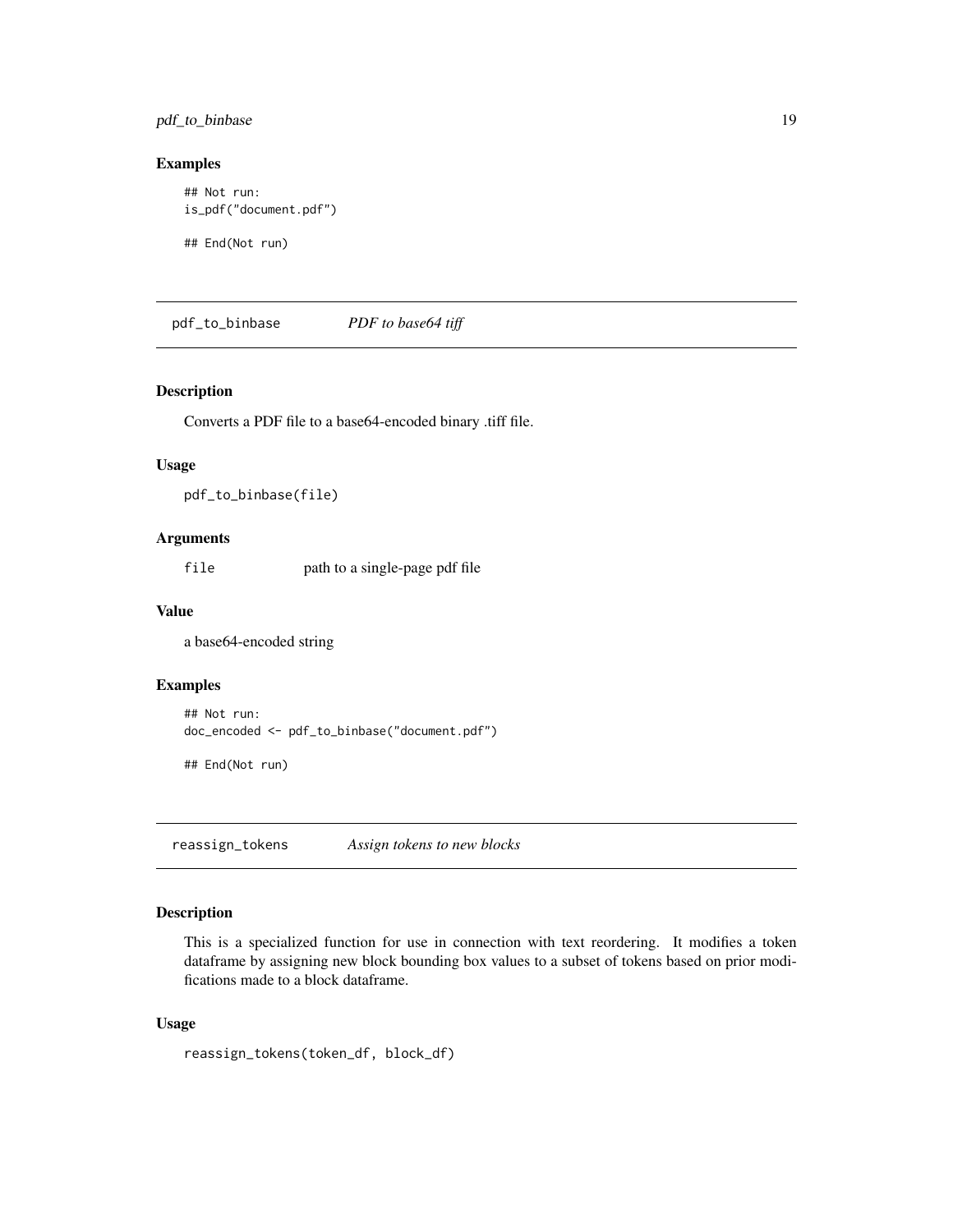#### <span id="page-19-0"></span>Arguments

| token df | a dataframe generated by build_token_df()                              |
|----------|------------------------------------------------------------------------|
| block df | a dataframe generated by dair::split_block() or dair::build_block_df() |

#### Details

The token and block data frames provided as input must be from the same JSON output file.

#### Value

a token data frame

#### Examples

```
## Not run:
new_token_df <- reassign_tokens(token_df, new_block_df)
## End(Not run)
```
reassign\_tokens2 *Assign tokens to a single new block*

#### Description

This is a specialized function for use in connection with text reordering. It is designed to facilitate manual splitting of block boundary boxes and typically takes a one-row block dataframe generated by from\_labelme().

#### Usage

```
reassign_tokens2(token_df, block, page = 1)
```
#### Arguments

| token df | a data frame generated by dair::build_token_df      |
|----------|-----------------------------------------------------|
| block    | a one-row data frame of the same format as token df |
| page     | the number of the page on which the block belongs   |

#### Value

a token data frame

#### Examples

```
## Not run:
new_token_df <- reassign_tokens2(token_df, new_block_df)
new_token_df <- reassign_tokens2(token_df, new_block_df, 5)
```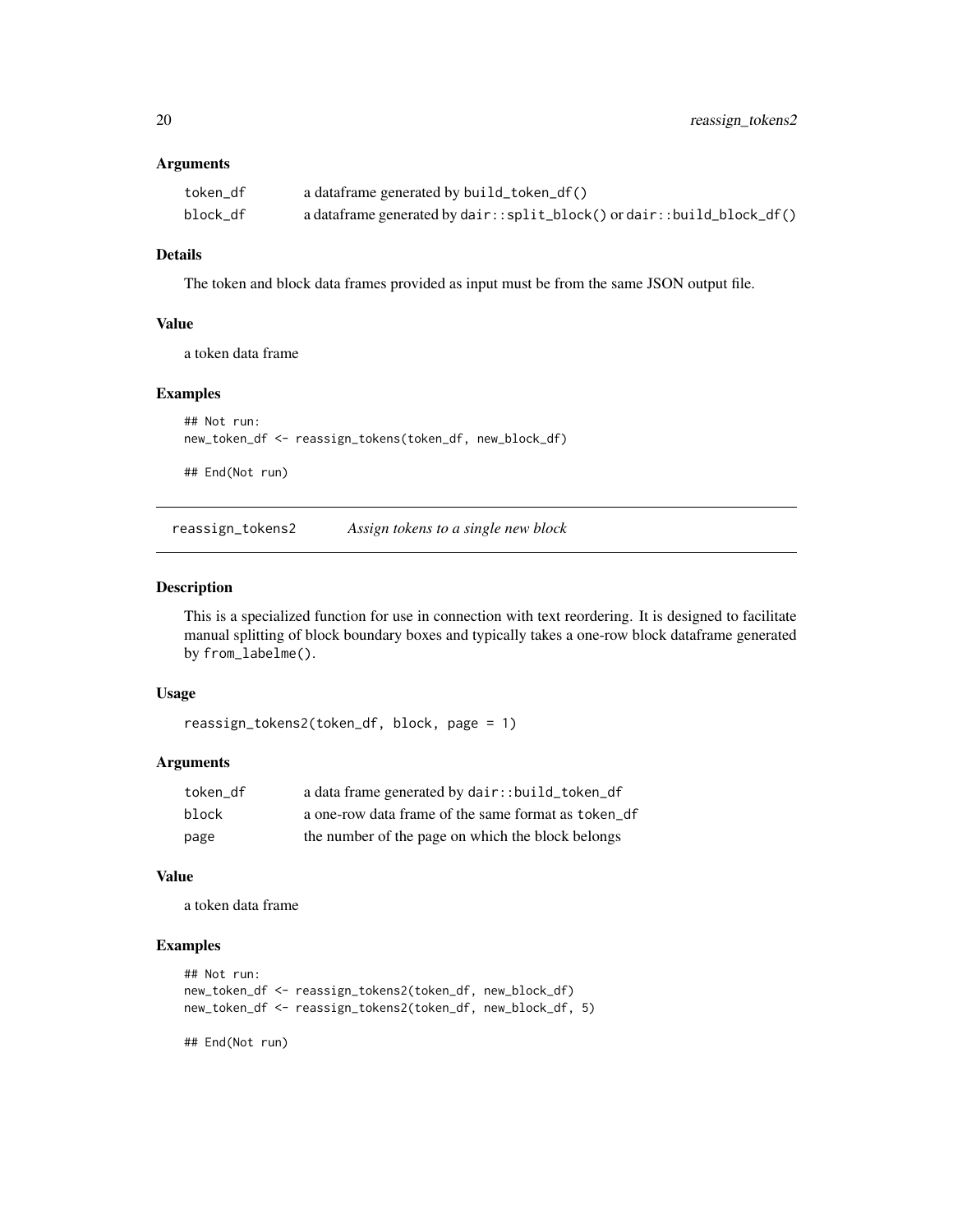<span id="page-20-0"></span>This function 'splits' (in the sense of changing the coordinates) of an existing block bounding box vertically or horizontally at a specified point. It takes a block data frame as input and modifies it. The splitting produces a new block, which is added to the data frame while the old block's coordinates are updated. The function returns a revised block data frame.

#### Usage

```
split_block(block_df, page = 1, block, cut_point, direction = "v")
```
#### Arguments

| block_df  | A dataframe generated by build_block_df().                                                                        |
|-----------|-------------------------------------------------------------------------------------------------------------------|
| page      | The number of the page where the split will be made. Defaults to 1.                                               |
| block     | The number of the block to be split.                                                                              |
| cut_point | A number between 0 and 100, where 0 is the existing left/top limit and 100 is<br>the existing right/bottom limit. |
| direction | "V" for vertical split or "H" for horizontal split. Defaults to "V".                                              |

#### Value

a block data frame

#### Examples

```
## Not run:
new_block_df <- split_block(df = old_block_df, block = 7, cut_point = 33)
## End(Not run)
```
tables\_from\_dai\_file *Get tables from output file*

#### Description

Extracts all the tables that Document AI (DAI) identified in an asynchronous processing request.

#### Usage

```
tables_from_dai_file(file)
```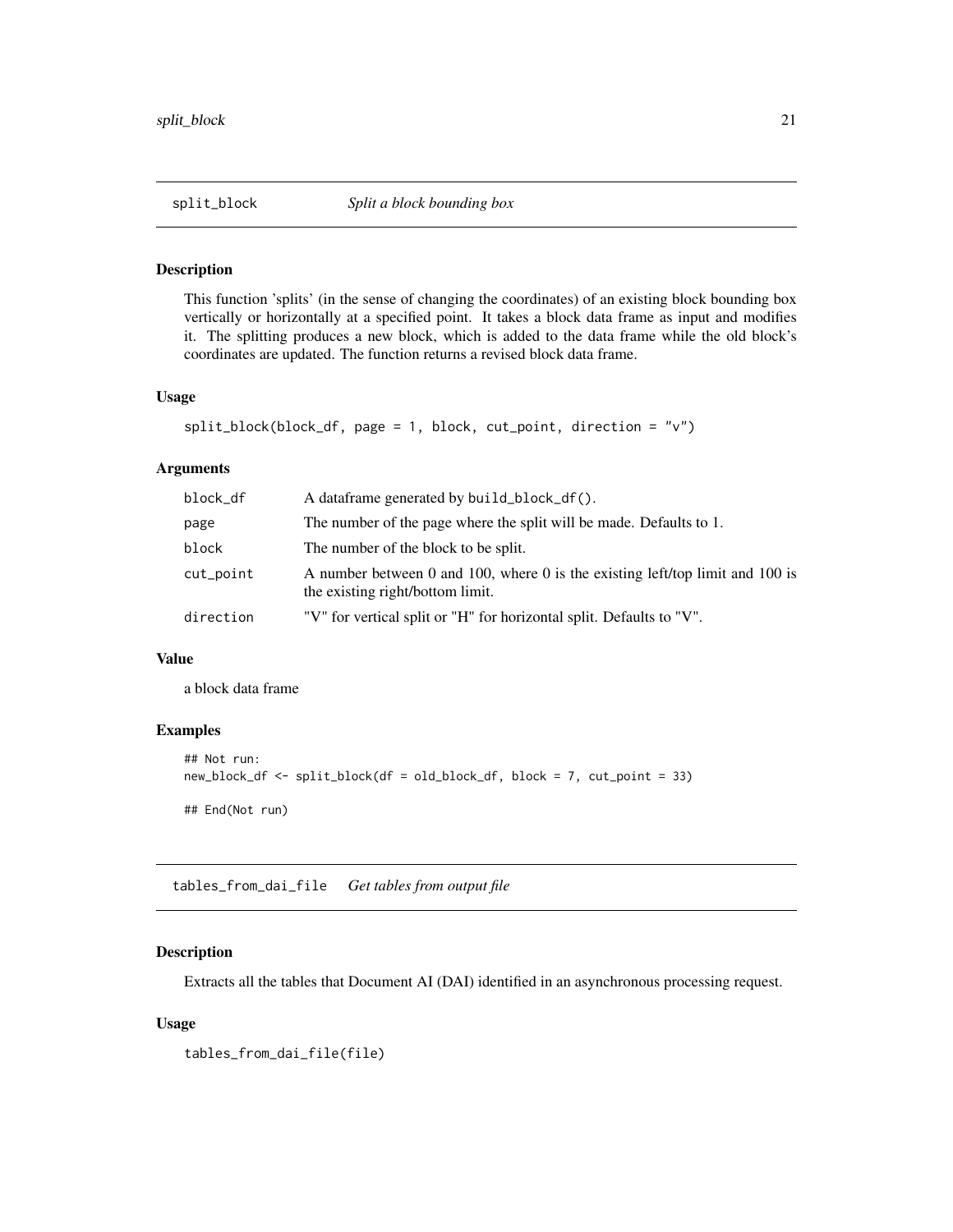#### <span id="page-21-0"></span>Arguments

file filepath of a JSON file obtained using dai\_async\_tab()

#### Value

a list of data frames

#### Examples

```
## Not run:
tables <- tables_from_dai_file("document.json")
## End(Not run)
```
tables\_from\_dai\_response

*Get tables from response object*

#### Description

Extracts all the tables that Document AI (DAI) identified in a synchronous processing request.

#### Usage

```
tables_from_dai_response(object)
```
#### Arguments

object an HTTP response object returned by dai\_sync\_tab()

#### Value

a list of data frames

#### Examples

```
## Not run:
tables <- tables_from_dai_response(response)
```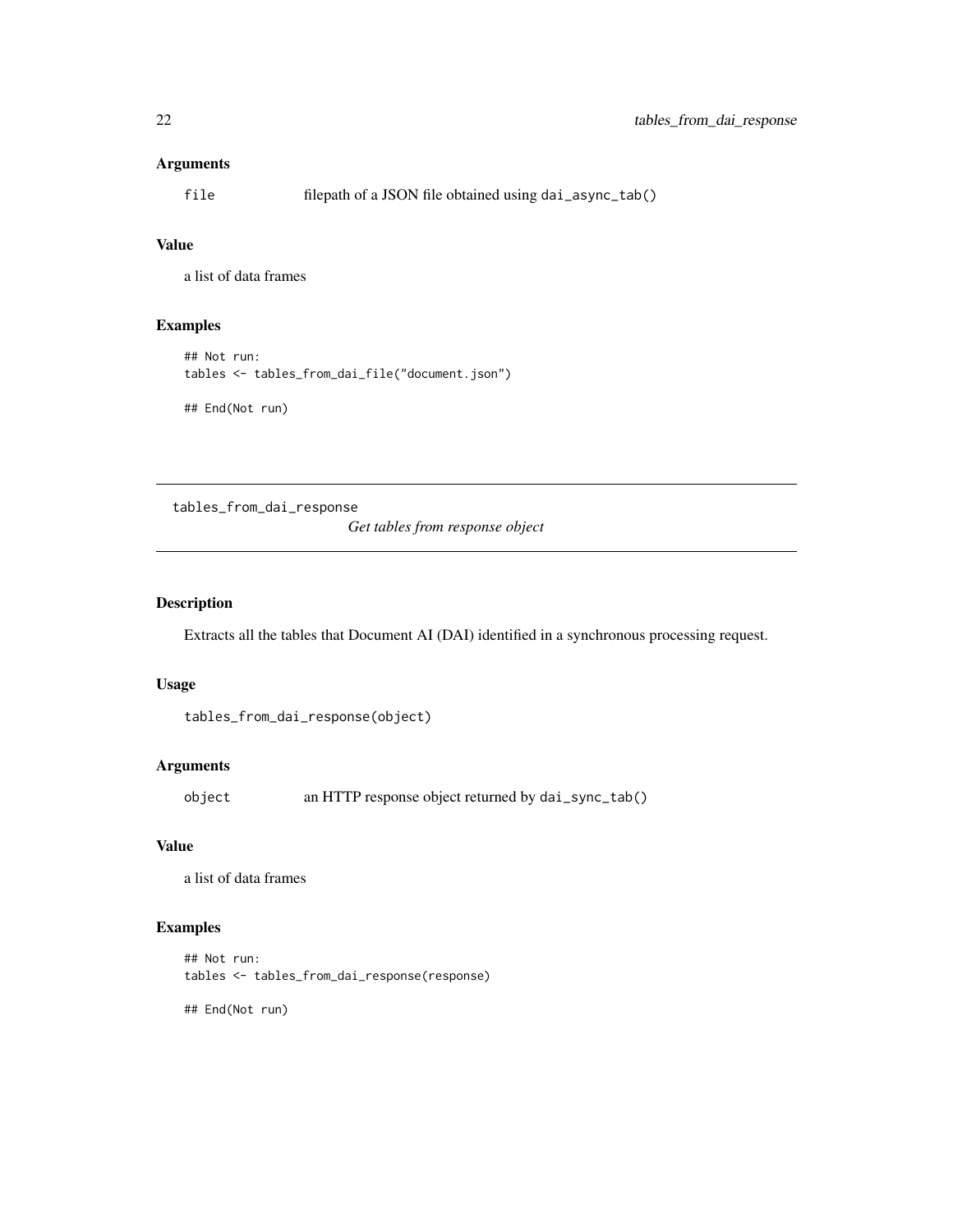<span id="page-22-0"></span>Extracts the text OCRed by Document AI (DAI) in an asynchronous processing request.

#### Usage

```
text_from_dai_file(file)
```
#### Arguments

file filepath of a JSON file obtained using dai\_async()

#### Value

a string

#### Examples

```
## Not run:
text <- text_from_dai_file("output.json")
```
## End(Not run)

text\_from\_dai\_response

*Get text from HTTP response object*

#### Description

Extracts the text OCRed by Document AI (DAI) in a synchronous processing request.

#### Usage

```
text_from_dai_response(response)
```
#### Arguments

response an HTTP response object returned by dai\_sync()

#### Value

a string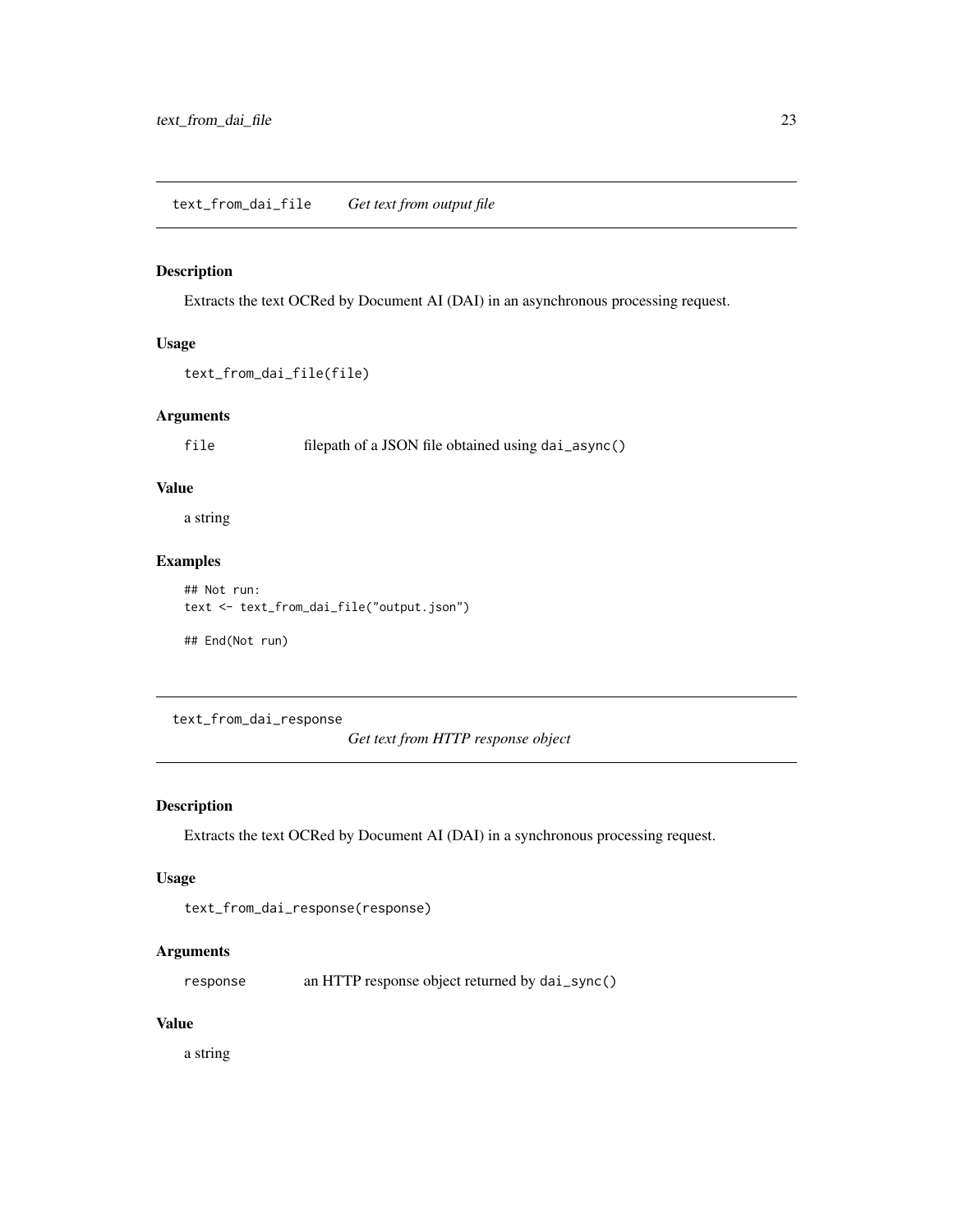### Examples

```
## Not run:
text <- text_from_dai_response(response)
```